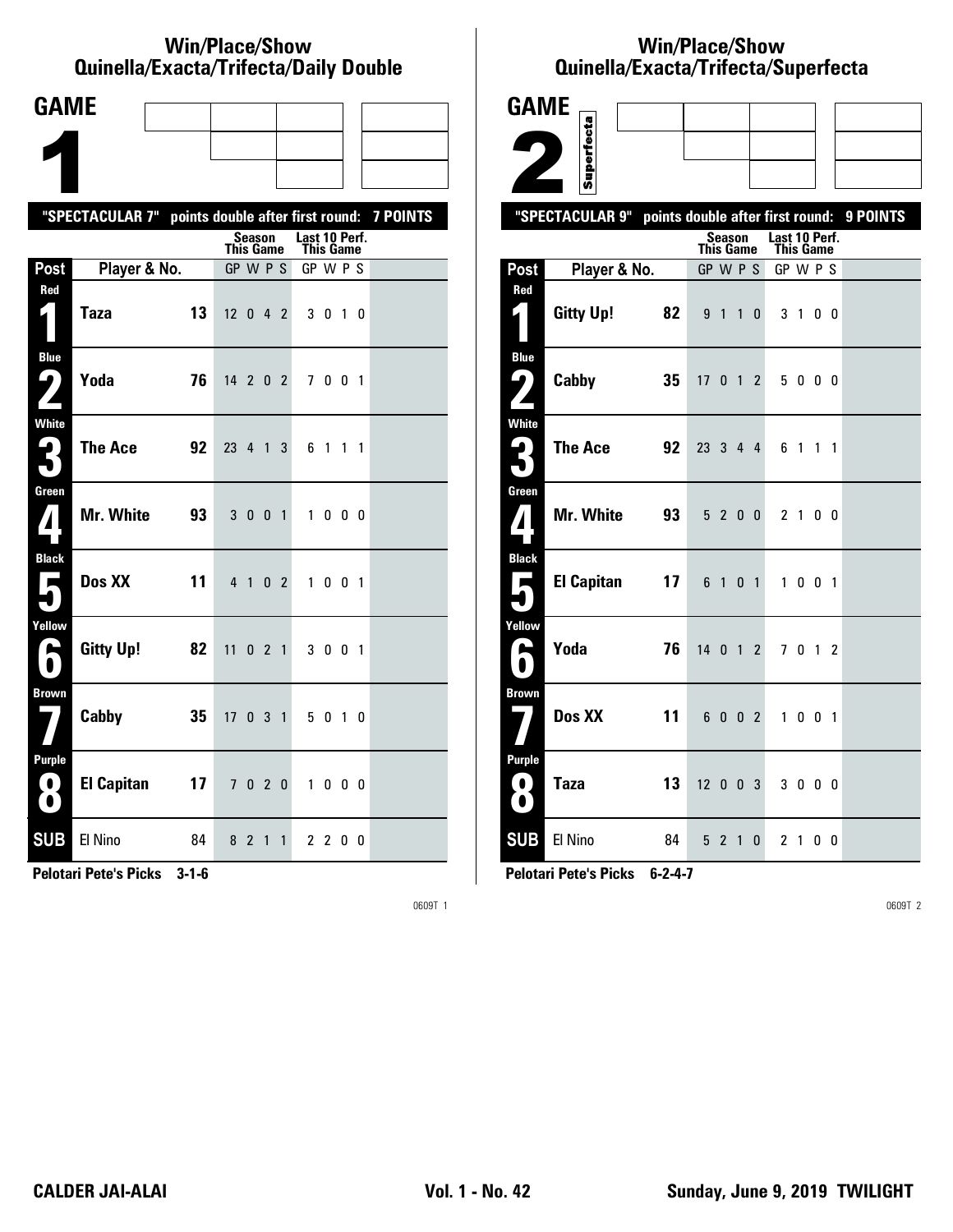### **Win/Place/Show Qui nel la/Exacta/Tri fecta/Pick 5**

| <b>GAME</b>                      |                                                           |    |                              |                |                |                |               |                |                   |  |
|----------------------------------|-----------------------------------------------------------|----|------------------------------|----------------|----------------|----------------|---------------|----------------|-------------------|--|
|                                  |                                                           |    |                              |                |                |                |               |                |                   |  |
|                                  |                                                           |    |                              |                |                |                |               |                |                   |  |
|                                  | "SPECTACULAR 7" points double after first round: 7 POINTS |    |                              |                |                |                |               |                |                   |  |
|                                  |                                                           |    |                              | Season         |                |                | Last 10 Perf. |                |                   |  |
| Post                             | Player & No.                                              |    | <b>This Game</b><br>GP W P S |                |                |                | GP W P S      | This Game      |                   |  |
| Red<br>$\mathbf{r}$              | Dos XX                                                    | 11 |                              | 6 2 0 0        |                |                |               | $1\quad1$      | 00                |  |
| <b>Blue</b><br>9)                | Cabby                                                     | 35 | 21                           | $\overline{1}$ | 4 <sub>2</sub> |                |               | 5010           |                   |  |
| <b>White</b><br>2<br>$\bullet$ . | <b>El Nino</b>                                            | 84 | 11                           | $\mathbf{1}$   | $\mathbf{1}$   | $\mathbf{0}$   |               | 2 0 0 0        |                   |  |
| Green                            | Mr. White                                                 | 93 | $12 \t2 \t4 \t3$             |                |                |                |               | $0\,0\,0\,0$   |                   |  |
| <b>Black</b><br>$\blacksquare$   | <b>The Natural</b>                                        | 16 | 14 1 2 2                     |                |                |                |               | 1000           |                   |  |
| Yellow<br>E                      | <b>El Capitan</b>                                         | 17 | 11                           | $\mathbf{1}$   | 1              | $\overline{2}$ | 1             |                | $0\quad 0\quad 0$ |  |
| <b>Brown</b>                     | Yoda                                                      | 76 | 14 0 0 2                     |                |                |                |               | 7 0 0 1        |                   |  |
| Purple<br>.<br>$\bullet$         | <b>Taza</b>                                               | 13 | 15 <sup>3</sup>              |                | 0 <sub>1</sub> |                |               | 3 1 0 0        |                   |  |
| <b>SUB</b>                       | Wonder Boy 12                                             |    | 12 <sup>12</sup>             | 4              | 3              | $\mathbf{1}$   |               | 2 <sub>1</sub> | 00                |  |

**Pelotari Pete's Picks 4-2-5**

0609T 3

### **Win/Place/Show Qui nel la/Exacta/Tri fecta**



|                                     | "SPECTACULAR 7" points double after first round: 7 POINTS |                  |                |             |              |                                   |              |                   |                |  |
|-------------------------------------|-----------------------------------------------------------|------------------|----------------|-------------|--------------|-----------------------------------|--------------|-------------------|----------------|--|
|                                     |                                                           | <b>This Game</b> | <b>Season</b>  |             |              | Last 10 Perf.<br><b>This Game</b> |              |                   |                |  |
| Post                                | Player & No.                                              | GP W P S         |                |             |              | GP W P S                          |              |                   |                |  |
| Red<br>61                           | Yoda<br>76                                                | $14002$          |                |             |              |                                   | 7 0 0 2      |                   |                |  |
| <b>Blue</b><br>9)<br>$\mathbf{Z}$   | Cabby<br>35                                               | 21               |                | $1 \t2 \t7$ |              |                                   | 5 0 0 1      |                   |                |  |
| <b>White</b><br>3                   | <b>Taza</b><br>13                                         | $12 \t0 \t2 \t1$ |                |             |              |                                   | 2 0 0 0      |                   |                |  |
| Green<br>$\mathbf{I}$               | Dos XX<br>11                                              |                  | 5010           |             |              |                                   | 1 0 0 0      |                   |                |  |
| <b>Black</b><br>$\blacksquare$<br>0 | Mr. White<br>93                                           | 13 4 2 1         |                |             |              | $\mathbf{1}$                      |              | $0\quad 0\quad 0$ |                |  |
| Yellow<br>L<br>$\bullet$            | <b>El Nino</b><br>84                                      | $14$ 2 1 2       |                |             |              |                                   | 3 1 0 0      |                   |                |  |
| <b>Brown</b>                        | <b>Wonder Boy 12</b>                                      | $11$ 2 2 2       |                |             |              |                                   | $0\ 0\ 0\ 0$ |                   |                |  |
| <b>Purple</b><br>$\bf{O}$<br>0      | <b>El Capitan</b><br>17                                   | 11               |                | $1 \t1 \t2$ |              | $\mathbf{1}$                      |              | $0 \t0 \t1$       |                |  |
| <b>SUB</b>                          | <b>The Warrior</b><br>60                                  | 7 <sup>7</sup>   | 4 <sub>2</sub> |             | $\mathbf{1}$ | 1.                                | $\mathbf{1}$ |                   | 0 <sub>0</sub> |  |

**Pelotari Pete's Picks 8-6-2**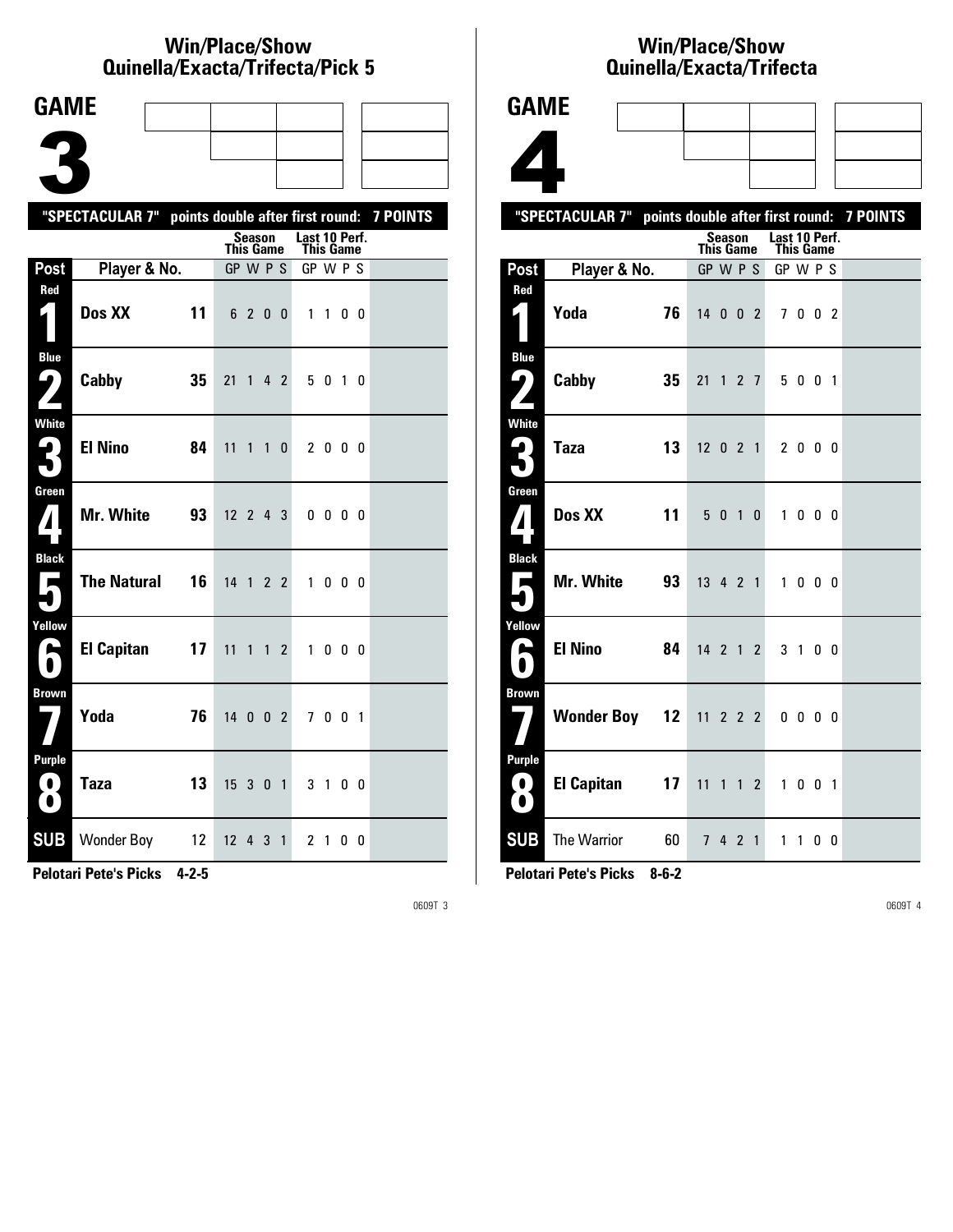# **Win/Place/Show Qui nel la/Exacta/Tri fecta**

| <b>GAME</b>                                     |                                                           |    |                              |        |                 |                              |              |                |  |
|-------------------------------------------------|-----------------------------------------------------------|----|------------------------------|--------|-----------------|------------------------------|--------------|----------------|--|
|                                                 |                                                           |    |                              |        |                 |                              |              |                |  |
|                                                 |                                                           |    |                              |        |                 |                              |              |                |  |
|                                                 |                                                           |    |                              |        |                 |                              |              |                |  |
|                                                 | "SPECTACULAR 7" points double after first round: 7 POINTS |    |                              | Season |                 | Last 10 Perf.                |              |                |  |
| Post                                            | Player & No.                                              |    | <b>This Game</b><br>GP W P S |        |                 | <b>This Game</b><br>GP W P S |              |                |  |
| Red                                             |                                                           |    |                              |        |                 |                              |              |                |  |
| $\mathbf{L}_\parallel$                          | <b>El Nino</b>                                            | 84 | 18 <sub>6</sub>              |        | $1\quad1$       |                              | 3000         |                |  |
| <b>Blue</b><br>ر ما                             | <b>Toto</b>                                               | 38 | 17, 2, 3, 0                  |        |                 |                              | 5 1          | 2 <sub>0</sub> |  |
|                                                 |                                                           |    |                              |        |                 |                              |              |                |  |
| White<br>3                                      | <b>The Warrior</b>                                        | 60 | 27                           |        | 8 6 7           | 10 3 3 2                     |              |                |  |
|                                                 |                                                           |    |                              |        |                 |                              |              |                |  |
| Green<br>4                                      | <b>The Natural</b>                                        | 16 | 20 3 3 2                     |        |                 |                              | 6000         |                |  |
| <b>Black</b><br>$\overline{\phantom{a}}$        | <b>Wonder Boy</b>                                         | 12 | 25 4 3 2                     |        |                 |                              | 8 2 1 0      |                |  |
| Yellow<br>E                                     | <b>Gitty Up!</b>                                          | 82 | 19 <sub>3</sub>              |        | $1\overline{3}$ |                              | 3 0 0 1      |                |  |
| <b>Brown</b>                                    | <b>The Ace</b>                                            | 92 | 16 0 3 3                     |        |                 |                              | 5 0 0 2      |                |  |
| <b>Purple</b><br>$\left( 0\right)$<br>$\bullet$ | <b>Grave Digger</b>                                       | 31 | $12 \quad 0 \quad 4 \quad 0$ |        |                 |                              | 2 0 1 0      |                |  |
| <b>SUB</b>                                      | Yoda                                                      | 76 |                              | 3000   |                 |                              | $0\,0\,0\,0$ |                |  |

**Pelotari Pete's Picks 6-4-1**

0609T 5

# **Win/Place/Show Qui nel la/Exacta/Tri fecta/Super fecta**

| <b>GAME</b>                                   |                           |                            |                                  |          |
|-----------------------------------------------|---------------------------|----------------------------|----------------------------------|----------|
|                                               | Superfecta                |                            |                                  |          |
|                                               |                           |                            |                                  |          |
|                                               | "SPECTACULAR 9"           |                            | points double after first round: | 9 POINTS |
|                                               |                           | Season<br><b>This Game</b> | Last 10 Perf.<br>This Game       |          |
| Post                                          | Player & No.              | GP W P S                   | GP W P S                         |          |
| Red<br>4                                      | <b>Wonder Boy</b><br>12   | $22 \t 4 \t 3$<br>3        | 7211                             |          |
| <b>Blue</b><br>ر ما                           | <b>The Warrior</b><br>60  | 28 11 2 4                  | 10 <sub>5</sub><br>10            |          |
| <b>White</b><br>4<br>۰.                       | <b>The Natural</b><br>16  | 21<br>$1\quad1$<br>4       | 7 0 1 2                          |          |
| Green<br>$\boldsymbol{I}$                     | <b>El Nino</b><br>84      | 16 3 3 2                   | 2 0 1 0                          |          |
| <b>Black</b><br>$\overline{\phantom{a}}$<br>٠ | <b>Grave Digger</b><br>31 | 13 1 2 2                   | 2000                             |          |
| Yellow<br>A                                   | <b>Gitty Up!</b><br>82    | 18 1 2 3                   | 3 0 0 1                          |          |
| Brown                                         | <b>The Ace</b><br>92      | 18 1 1 4                   | 5 0 0 1                          |          |
| <b>Purple</b><br>$\bullet$<br>$\bullet$       | <b>Toto</b><br>38         | 19 2 2 2                   | 5 0 2 0                          |          |
| <b>SUB</b>                                    | 11<br>Dos XX              | 4 0 1<br>0                 | 1000                             |          |

**Pelotari Pete's Picks 1-7-6-3**